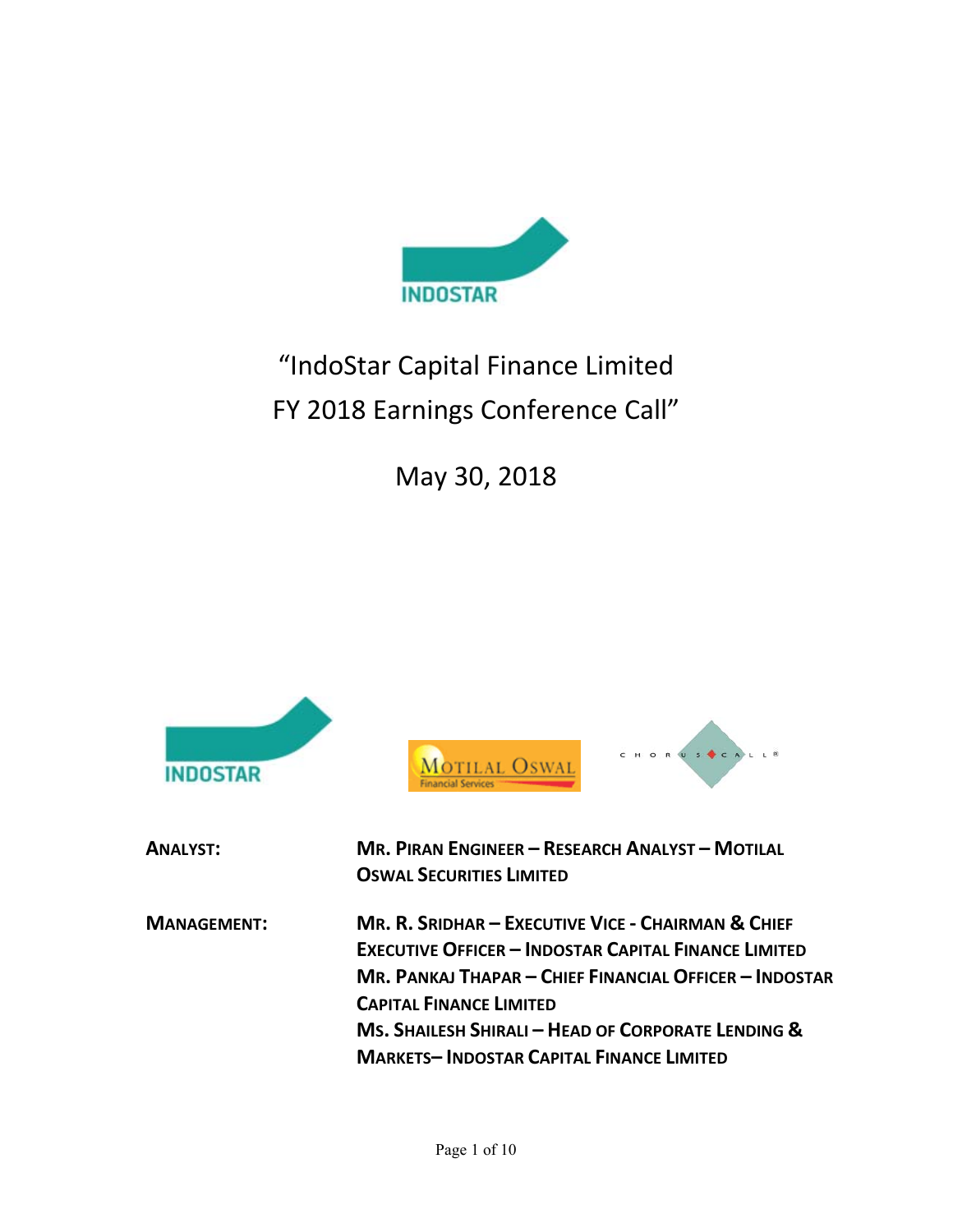

| <b>Moderator:</b>      | Good days, ladies and gentlemen and a very warm welcome to the Indostar Capital           |
|------------------------|-------------------------------------------------------------------------------------------|
|                        | Finance Limited FY2018 Earnings Conference Call, hosted by Motilal Oswal Securities       |
|                        | Limited. As a reminder, all participant lines will be in the listen-only mode. There will |
|                        | be an opportunity for you to ask questions after the presentation concludes. Should       |
|                        | you need assistance during the conference call, please signal an operator by pressing     |
|                        | "*" followed by "0" on your touchtone phone. Please note that this conference is          |
|                        | being recorded. I now hand the conference over to Mr. Piran Engineer from Motilal         |
|                        | Oswal Securities Limited. Thank you and over to you Sir!                                  |
| <b>Piran Engineer:</b> | Thanks Ali. Hi everyone. Welcome to the Indostar Capital Finance FY2018 concall.          |
|                        | With us, we have the management Mr. R. Sridhar, Executive Vice Chairman and CEO,          |
|                        | Mr. Pankaj Thapar, CFO and Mr. Shailesh Shirali, Head of Corporate Lending. I would       |
|                        | now request management to take us through the financial highlights followed by            |
|                        | Q&A. Over to you Sir!                                                                     |
| R. Sridhar:            | The structure is going to be that we will give you a synopsis of our performance. Then    |
|                        | we will get to questions and answers.                                                     |
| Pankaj Thapar:         | Good evening everyone. This is Pankaj Thapar. I am the CFO of the company. Just           |
|                        | some headline numbers around our results for FY2018 that were uploaded on the             |
|                        | stock exchange a few minutes ago and a presentation that perhaps should have been         |
|                        | sent to you via Motilal Oswal, which you can also separately see on the stock             |
|                        | exchange website. So just the big headlines. In terms of business you have to keep in     |
|                        | mind the backdrop of the very significant investments that have been made by us in        |
|                        | building up the retail business during FY 2018 where we invested almost INR 80 Crores     |
|                        | in operating cost around the build out of our retail franchise across branches, people    |
|                        | and associated infrastructure as well as a further approximately INR 20 Crores that we    |
|                        | spent in capital expenditure for the branches and operation center and a business         |
|                        | headquarters that we set up in Chennai for our vehicle finance business.                  |
|                        | The big headlines with that small preamble, our disbursements for the year grew 10%       |
|                        | year-on-year to about INR 5390 Crores ending the year with 19% growth in our assets       |
|                        | to INR 6200 Crores. We had a profit after tax of INR 224 Crores up 6% versus the INR      |
|                        | 210 Crores that we achieved last year, but as I said keeping in mind the very significant |
|                        | investments we made minus that this would have been a very healthy number that            |
|                        | would be almost INR 50 Crores higher than what we have reported as the                    |
|                        | consolidated PAT.                                                                         |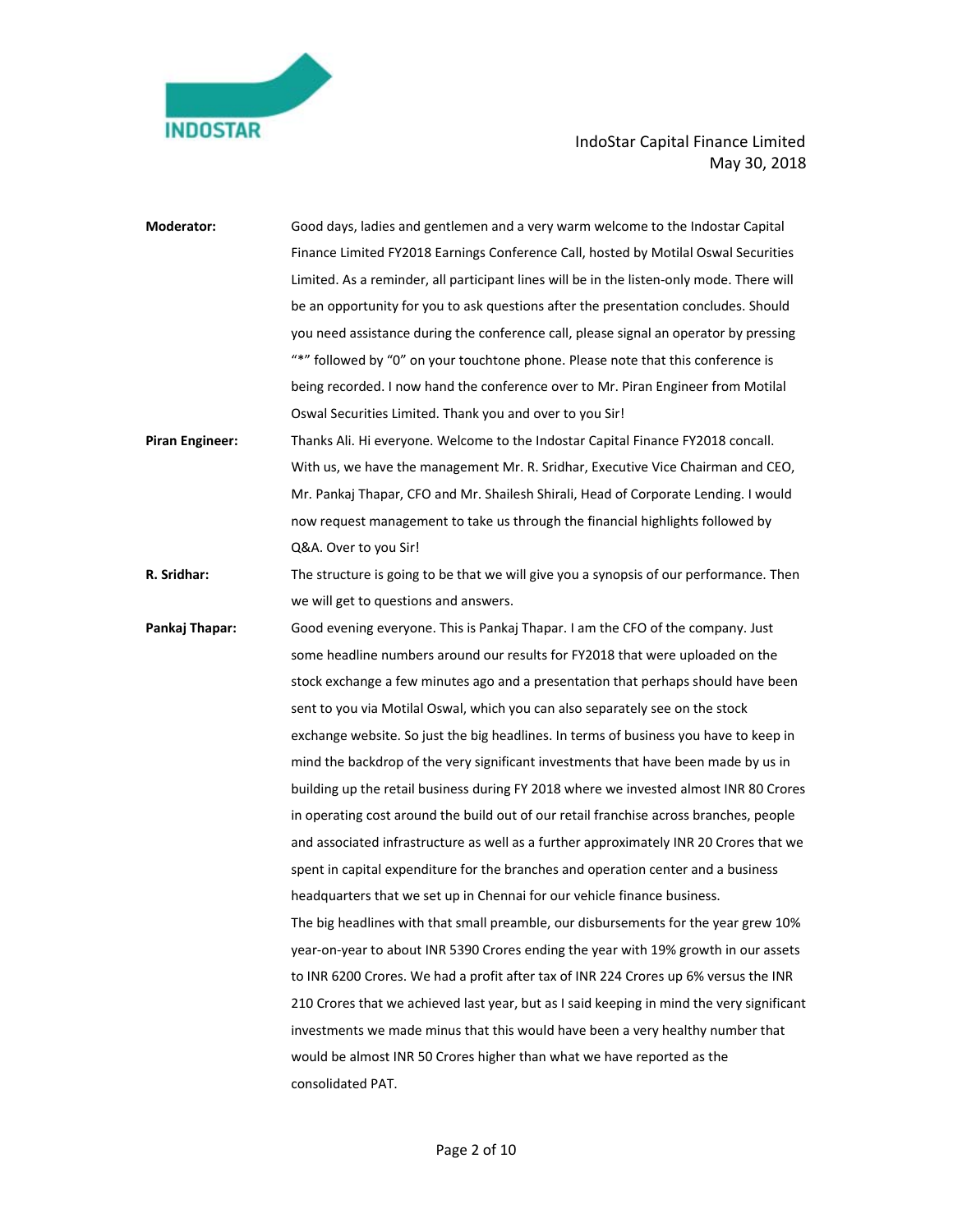|                       | Our ROA for the year was 3.5% and the ROE was 11.1%, but we had a very                  |
|-----------------------|-----------------------------------------------------------------------------------------|
|                       | comfortable capital adequacy and a very comfortable leverage giving us very             |
|                       | significant headroom for the growth that we are targeting and for which all of the      |
|                       | infrastructure and all of the investment are pretty much in place to keep us poised for |
|                       | accomplishing that.                                                                     |
|                       | In terms of some of dimensions of our business, we ended the year with a corporate      |
|                       | asset base of 74% of our loan book and retail businesses comprising SME, which for      |
|                       | this year was the bulk of the retail business for which we can see the transformation   |
|                       | in FY2019, Vehicle Finance, which as I mentioned is our big growth engine for FY2019    |
|                       | and housing finance in aggregate being 26% of the loan book.                            |
|                       | We sharply expanded our branch presence and our employees to allow us to cater to       |
|                       | all of the retail growth that we are targeting to achieve this year and there are more  |
|                       | details around this by business segment in the presentation that we have shared with    |
|                       | you, but we are today at 100 plus branches, 1000 plus employee in terms of our          |
|                       | outreach to the retail customers in terms of our preparedness for the future. So with   |
|                       | that, we will leave the forum for any questions.                                        |
| <b>Moderator:</b>     | Thank you very much. Ladies and gentlemen, we will now begin the question and           |
|                       | answer session. Ladies and gentlemen, we will wait for a moment while the question      |
|                       | queue assembles. The first question is from the line of Shyamal Lahon from Edelweiss.   |
|                       | Please go ahead.                                                                        |
| <b>Shyamal Lahon:</b> | Thanks for taking my question. I am just looking at the yields and NIMs, there seems    |
|                       | to be a little bit of a decline on a year-on-year basis? Just wanted to understand what |
|                       | guidance might be going forward?                                                        |
| R. Sridhar:           | Since there are multiple verticals, each vertical has got different spreads, so when we |
|                       | are looking at last year, where predominantly you had the corporate lending business    |
|                       | and a little bit of SME, but this year we have had vehicle finance, which has similar   |
|                       | yields like corporate lending, but you have the home loans, which are slightly lower,   |
|                       | so that is why it has been trending down, so we should be focusing as a strategy. We    |
|                       | are planning to focus on corporate lending business and vehicle finance, which should   |
|                       | form part of 70% to 75% of our total assets going forward, where the yields are quite   |
|                       | comfortable. Both these businesses will be operating at around 600 basis point          |
|                       | spread, so the NIMs would be much higher than that, but when it comes to the other      |
|                       | two businesses like home loans and SME, which are all at a lower interest rate and      |

**INDOSTAR**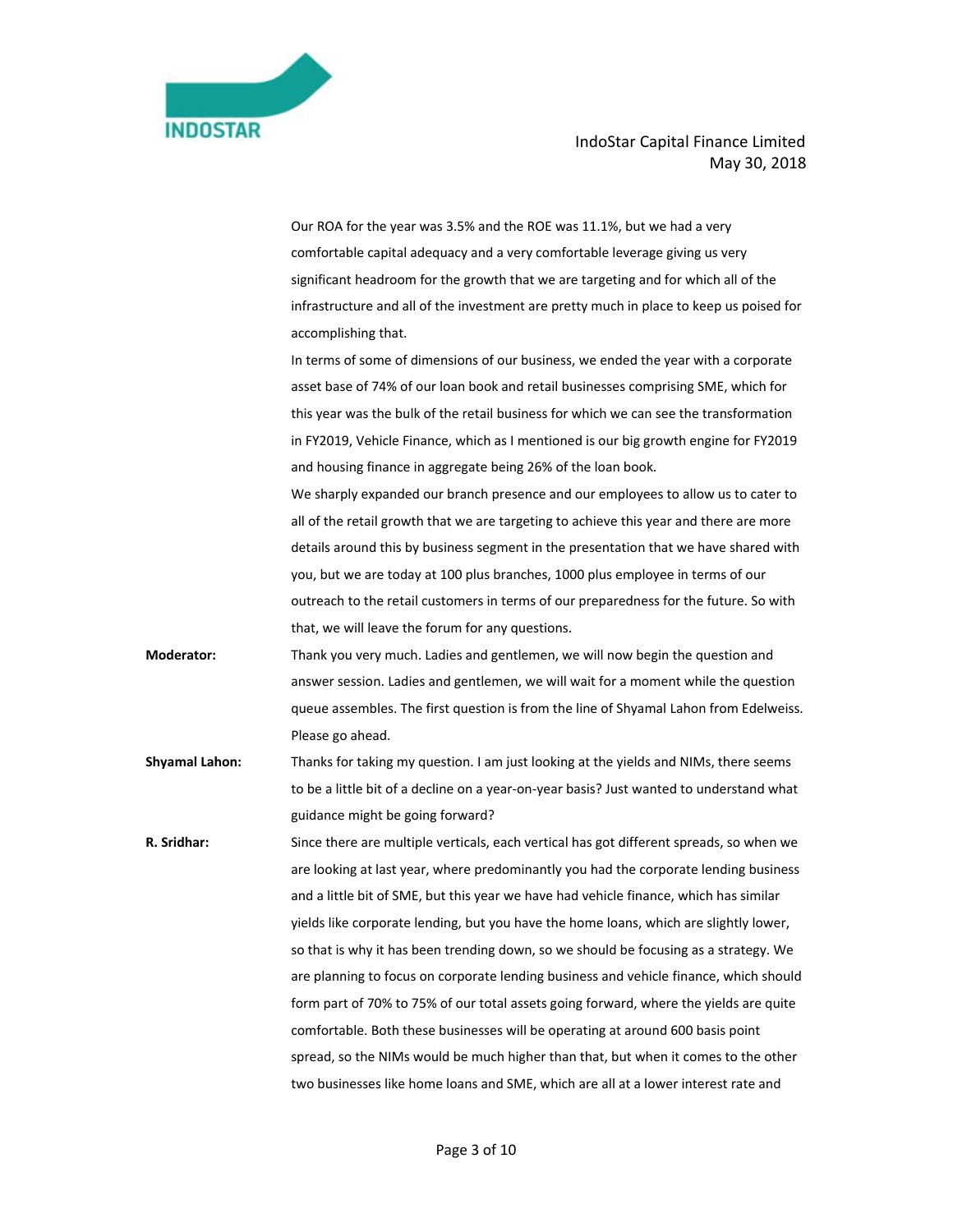

|                                        | yields, these are going to be only 200-250 basis points, so I think on a weighted                             |
|----------------------------------------|---------------------------------------------------------------------------------------------------------------|
|                                        | average basis if you put this on a NIM this should be around 6%.                                              |
| <b>Shyamal Lahon:</b>                  | Thank you.                                                                                                    |
| Moderator:                             | Thank you. The next question is from the line of Shreeram Viswamani from Myriad                               |
|                                        | Asset Management. Please go ahead.                                                                            |
|                                        | Shreeram Viswamani: A quick question. I have not been able to see the presentation yet, but if you can talk a |
|                                        | little bit about what is the strategies of vehicle and the housing book? I know it should                     |
|                                        | be a very small as of March 31, 2018, but what is the size today and if we look out let                       |
|                                        | us say March 2019 and March 2020 where do you expect those loan book sizes to be?                             |
| R. Sridhar:                            | The vehicle finance business is operating out of 100 plus locations in 15 states and its                      |
|                                        | run rate today is around INR 75 Crores to INR 100 Crores per month and total assets of                        |
|                                        | home loan and vehicle finance as of March 31, 2018 have been around INR 300                                   |
|                                        | Crores.                                                                                                       |
| Shreeram Viswamani: Both put together? |                                                                                                               |
| R. Sridhar:                            | Yes both put together as of March 31, 2018, so this year it should be hitting a run rate                      |
|                                        | of around INR 100 Crores plus on average for Vehicle Finance and another INR 50                               |
|                                        | Crores plus on an average for Home Loans and around INR 125 to INR 150 plus Crores                            |
|                                        | on an average for SME business. These three constitute the retail loans, so the retail                        |
|                                        | loans are going to be around INR 300 Crores to INR 350 Crores per month.                                      |
|                                        | Shreeram Viswamani: Per month is it, okay. So sort of INR 3000 Crores sort of book in the sphere or little    |
|                                        | more, correct?                                                                                                |
| R. Sridhar:                            | Correct.                                                                                                      |
|                                        | Shreeram Viswamani: Fair and are these branches that you have opened for both these segments mostly           |
|                                        | South-based today as we speak?                                                                                |
| R. Sridhar:                            | No. We started off from Tamil Nadu, which happens to be vehicle ecosystem                                     |
|                                        | headquarters and our headquarters of vehicle finance is also strategically located                            |
|                                        | there. Today our presence is in 15 states and these 100 branches are spread                                   |
|                                        | throughout these 15 states out of which the Tamil Nadu happens to be large, which is                          |
|                                        | one third of the 100 is in Tamil Nadu. The balance two thirds is in the balance states,                       |
|                                        | so going forward when we expand, it will happen in the other states, we will have                             |
|                                        | more branches and in the Tamil Nadu it will be less.                                                          |
| Shreeram Viswamani:                    | Am I right in understanding that vehicle finance book will all be internally sourced                          |
|                                        | through the branches and for housing it will largely DSA or will that also be branch-                         |
|                                        | linked?                                                                                                       |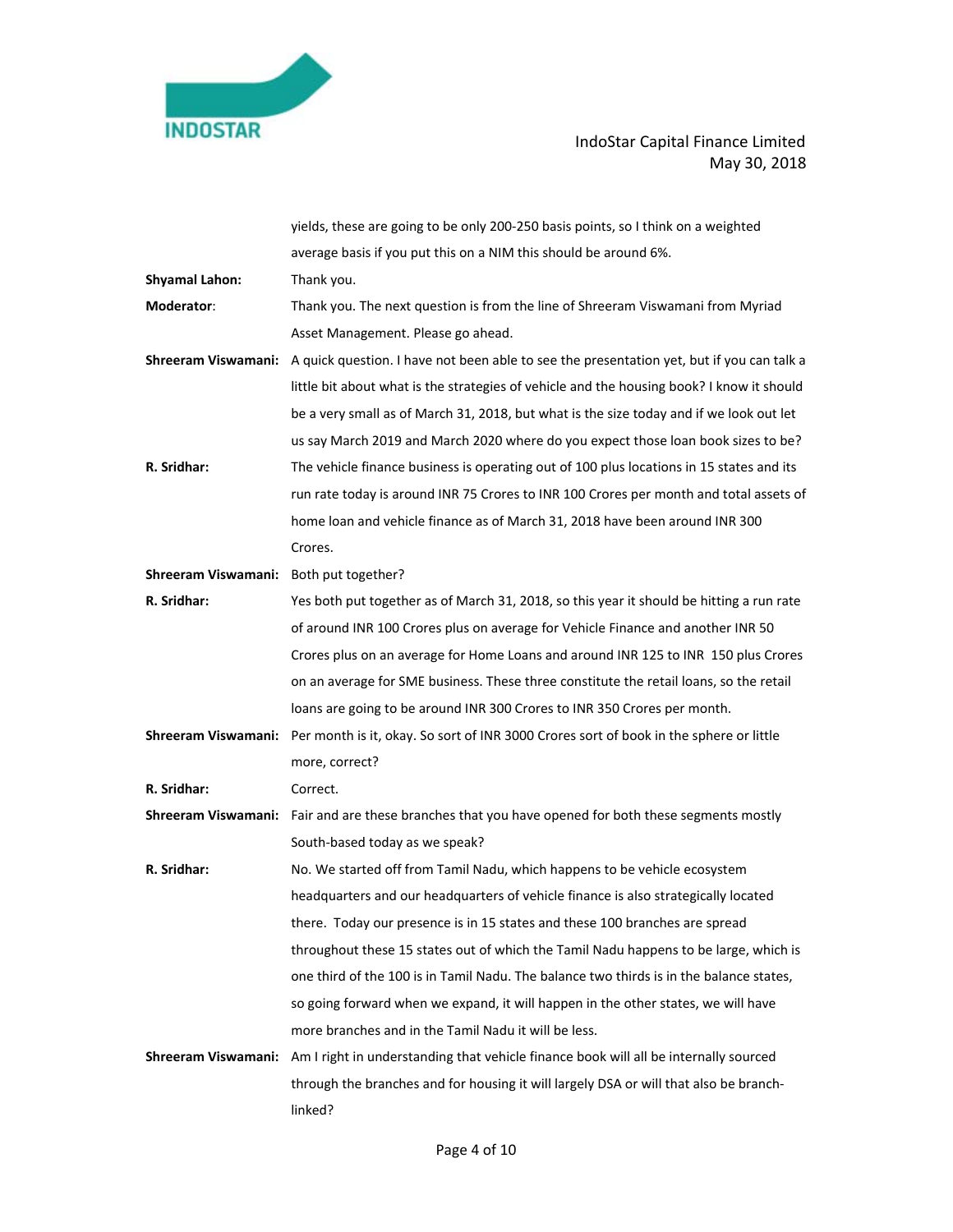

| R. Sridhar:              | In all businesses a mix is there. For example in the corporate lending business, it is                     |
|--------------------------|------------------------------------------------------------------------------------------------------------|
|                          | completely internal sourcing. There is no DMA/DSA there. There is no broker involved.                      |
|                          | Similarly when you come to SME business, it is completely DMA/DSA sourced so,                              |
|                          | there is no internal sourcing, but the retail businesses of vehicle as well as home loans,                 |
|                          | it has a mix of both internal as well as DMA/DSA sourcing, which could be in the range                     |
|                          | of ratio of around 75% to 80% internal and maybe 15% to 20% in DMA/DSA. That is                            |
|                          | the kind of proportion we have.                                                                            |
|                          | Shreeram Viswamani: But that 75% to 80% internal will hold good for housing as well?                       |
| R. Sridhar:              | Yes.                                                                                                       |
|                          | Shreeram Viswamani: Interesting. Fair and what was the growth in the structure corporate finance loan book |
|                          | for FY2018? Again I have not seen the numbers, but at least some of your competitors                       |
|                          | have declared results so far seem to have had very, very strong growth in the segment                      |
|                          | and then we all seem to be saying that this is something that is likely to continue                        |
|                          | because the larger part of the financial system continues to be stressed?                                  |
| <b>Shailesh Shirali:</b> | We have been seeing consistently a growth of about 25% to 30% on both the real                             |
|                          | estate and the structured corporate lending space and yes we will continue to see the                      |
|                          | same kind of growth going forward. The traction is very good. Pipeline is very good.                       |
|                          | <b>Shreeram Viswamani:</b> The 25% to 30% is your outlook for the next year right?                         |
| <b>Shailesh Shirali:</b> | Right.                                                                                                     |
|                          | <b>Shreeram Viswamani:</b> What was the growth in FY2018 in both these books?                              |
| <b>Shailesh Shirali:</b> | It was around 20% to 25% same.                                                                             |
|                          | Shreeram Viswamani: 20% to 25% right. Got it and just last question what is your view on funding cost from |
|                          | here on?                                                                                                   |
| Pankaj Thapar:           | Clearly there is, at this point in time, upward pressure on pricing. That said, the one                    |
|                          | point I would like to state upfront is that as any prudent lender, we look to run our                      |
|                          | business on the basis of focusing on our margins and therefore try and ensure that                         |
|                          | there is a pass through. In terms of products all of our vehicle finance business while it                 |
|                          | is nominally fixed rate, the rate is effectively reset every period and given the growth,                  |
|                          | we would see the ability to reset pricing on a monthly basis for go-forward loan                           |
|                          | obviously not legacy loans. SME business is 100% on floating rate basis, so it is on a                     |
|                          | pure pass through. On corporate lending all of our lending on the structured corporate                     |
|                          | lending side is on floating rate basis. On the real estate segment, some of our legacy                     |
|                          | loans are fixed rate, but though at a pretty high coupons. On go-forward basis even                        |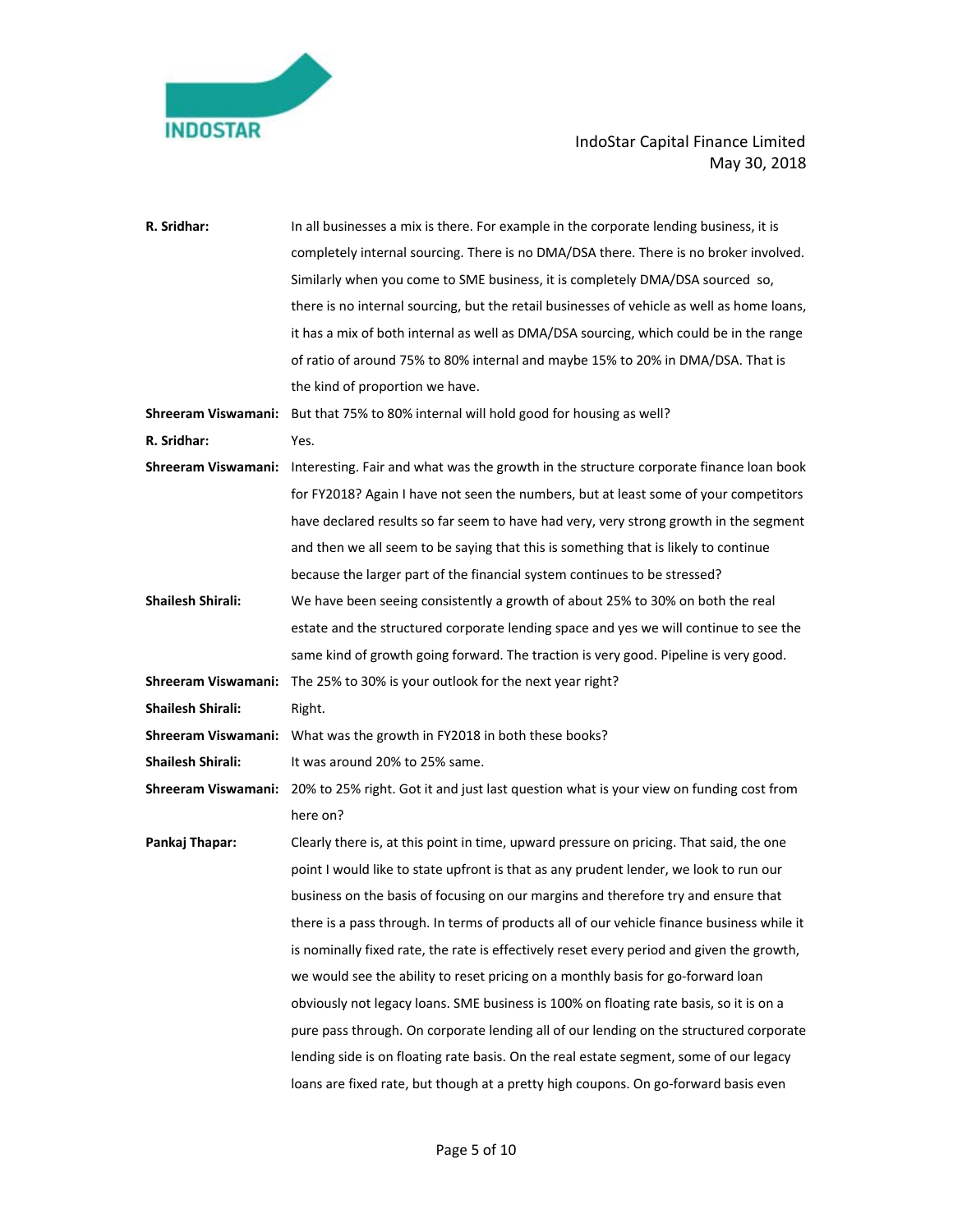

|                                 | those loans we are looking at pricing on a floating rate basis, so we would see the                         |
|---------------------------------|-------------------------------------------------------------------------------------------------------------|
|                                 | ability to maintain our margins despite the upward pressure on cost of money.                               |
|                                 | Shreeram Viswamani: Would it be fair to say that in terms of incremental margins, the higher margins of the |
|                                 | vehicle finance business will be offset to an extent by lower margins on the above                          |
|                                 | businesses leading to sort of stable margins over the next year or two?                                     |
| Pankaj Thapar:                  | That would obviously be a function of how the book shapes up. We see the vehicle                            |
|                                 | finance business growing faster than we see the SME business or the housing finance                         |
|                                 | business growing. Shailesh just mentioned significant growth also in the corporate                          |
|                                 | book. On balance, we expect to see an improvement, but I think in terms of this call it                     |
|                                 | may not be appropriate for me to venture on offering any views around that question                         |
|                                 | beyond this. Shreeram Viswamani: Fair Sir, just one last question that I. only one                          |
|                                 | more. Am I right in saying that you probably recruited a large part of your team for the                    |
|                                 | newer segment by March 31, 2018 leading to probably higher opex growth in FY2018                            |
|                                 | and do you see the growth in opex coming off a bit in FY2019 or will it continued to be                     |
|                                 | elevated?                                                                                                   |
| R. Sridhar:                     | If I can answer that question. We started building this middle of the last year and so                      |
|                                 | the entire team had a very truncated financial year, so some of them were three                             |
|                                 | months, some of them were two months, so all the team will have entire 12 months                            |
|                                 | this year, so in terms of operating cost, the first full financial year for the team we                     |
|                                 | have built for the 100 branches will come up in this year in FY2019 because all of them                     |
|                                 | will be for 12 months, the entire 12 months will be there. In the last financial year,                      |
|                                 | they have not been for the entire period.                                                                   |
| Shreeram Viswamani: Fair point. |                                                                                                             |
|                                 | Shreeram Viswamani: You will full year cost on some of?                                                     |
| R. Sridhar:                     | Yes, opex will be more than last year because the entire team, which had been                               |
|                                 | recruited in FY 2018 will have the full cost during this financial year.                                    |
|                                 | Shreeram Viswamani: Fair point. Any ballpark estimate on what can be opex growth in FY 2019 and may be      |
|                                 | potential in FY 2020 as well?                                                                               |
| R. Sridhar:                     | FY 2020 I will not be able to say but this year, there will be a corresponding income                       |
|                                 | also unlike last year. In the last year we have only incurred cost with very little income                  |
|                                 | arising out of the operation, but this year the expense also will go up and income also                     |
|                                 | will be there. So I think from this call point of view I do not think we can give you that                  |
|                                 | number.                                                                                                     |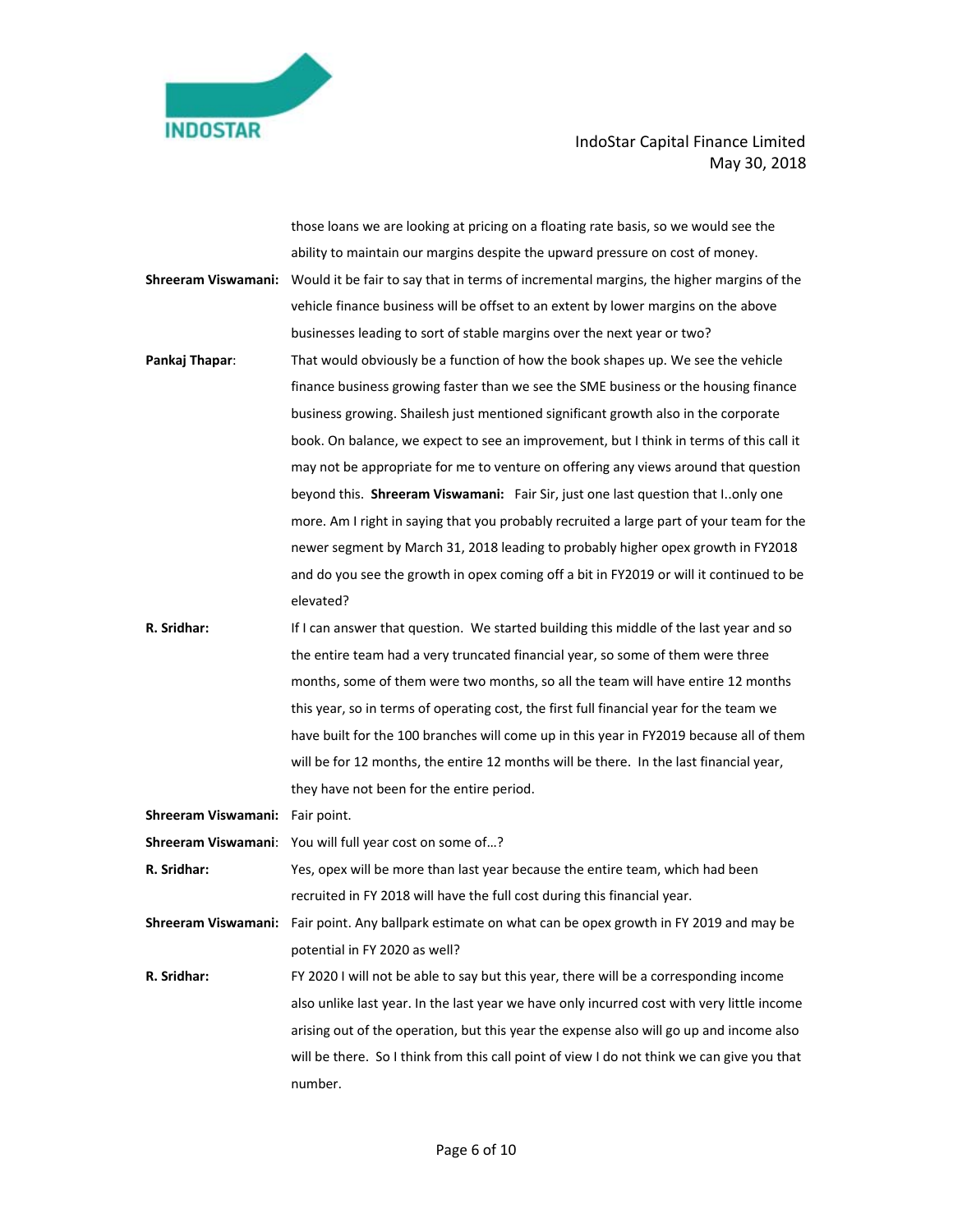

|             | Shreeram Viswamani: No worries I can take that offline when I see you next. Fair point. Those are all the |
|-------------|-----------------------------------------------------------------------------------------------------------|
|             | questions from my side. I look forward to see you all soon. Thank you.                                    |
| Moderator:  | Thank you. The next question is from the line of Amit Kumar from Individual Investor.                     |
|             | Please go ahead.                                                                                          |
| Amit Kumar: | I just want to check on, this is a followup on the opex growth question, I understand                     |
|             | that currently we have around 100 branches, so what is our plan for in FY2019, is                         |
|             | there going to be a very steep increase in the number of branches or do you think,                        |
|             | how many of the number of branches that we intend to add in the coming year and                           |
|             | will that have a significant impact on the opex as well?                                                  |
| R. Sridhar: | No. What we are strategically planning is to make first these 100 branches breakeven,                     |
|             | so we are confident from the current traction, it takes about INR 10 Crores to INR 12                     |
|             | Crores assets under management for each branch to breakeven the cost, so from the                         |
|             | current traction of business, which these branches are doing, we are confident that                       |
|             | these branches will breakeven during this financial year. So we are going to look at                      |
|             | few more branches only after breaking even these branches. So I do not think we will                      |
|             | open more branches during this year. We will focus on breaking even these branches                        |
|             | first and then look at further expansion.                                                                 |
| Amit Kumar: | Sir, just another question, not sure it has already been answered, since all the parts of                 |
|             | the businesses are growing and growing fast from a little higher than others, how do                      |
|             | you think we should look at the loan book in the next let us say two to three year, how                   |
|             | will the shape look like, will it be largely dominated by vehicle finance or will                         |
|             | corporate still be a larger portion, so how should we think about it in the next let us                   |
|             | say two to three year given that we are focusing?                                                         |
| R. Sridhar: | Yes. These businesses are being driven by different business heads. We are growing in                     |
|             | each vertical and we are not putting any number. We have been predominantly                               |
|             | corporate lending business as at March 2018 you will find that 74% is corporate and                       |
|             | 26% is retail, so this proportion will keep changing as and when the growth of retail                     |
|             | businesses keep happening, but we are not putting any numbers to this. Each business                      |
|             | head has been told to grow at a comfortable rate, which ensures profitability and                         |
|             | asset quality. We are not going to chase volumes simply because we want to change                         |
|             | the mixture between corporate and retail that is not going to be our approach, so                         |
|             | vehicle finance have got high potential, corporate lending they are also high potential,                  |
|             | so our intent is to grow these two businesses to the fullest potential and the two                        |
|             | other businesses like SME and home loans will have a strategic leverage, is what we                       |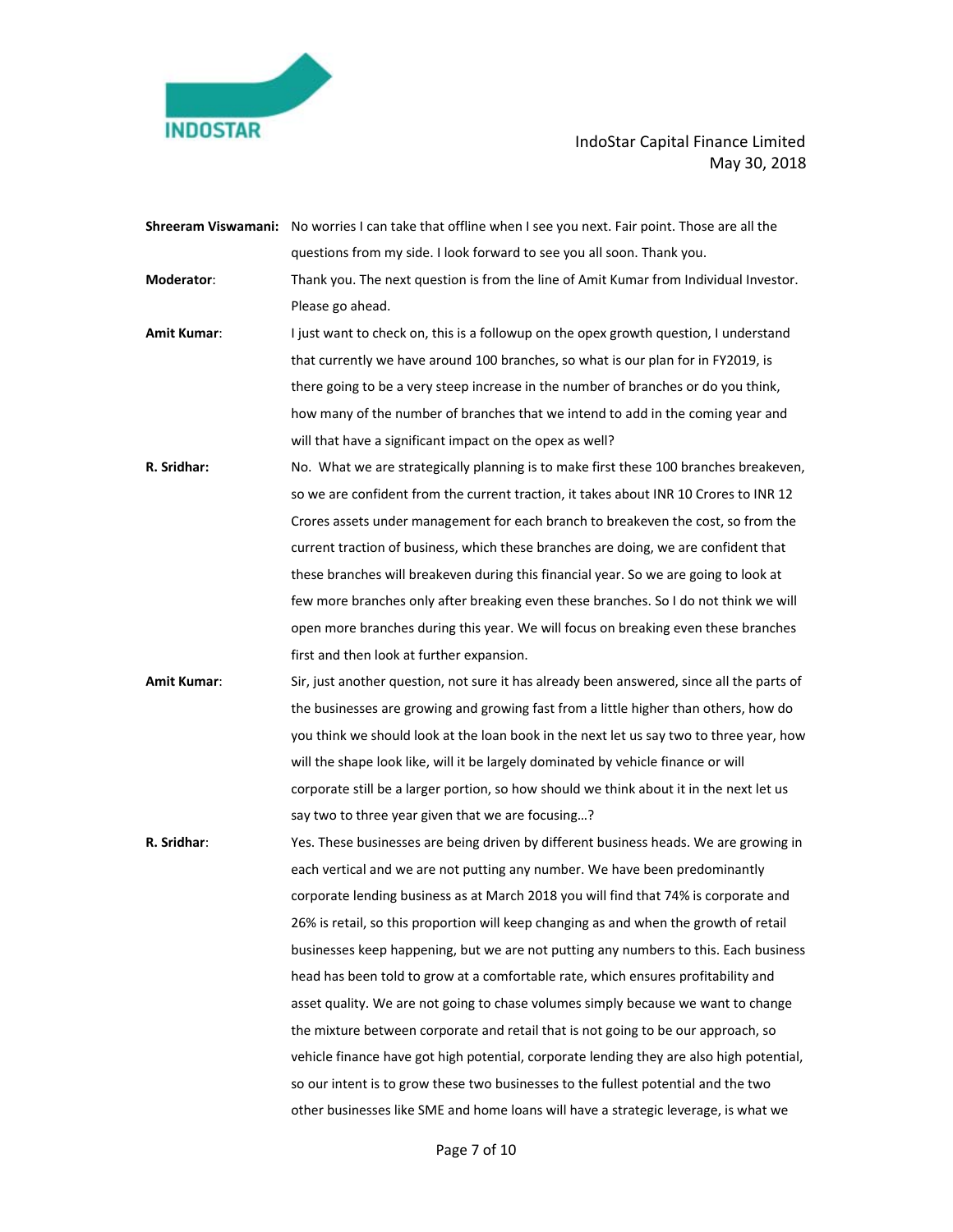

|                          | are planning. So over a period of next couple of years this proportion between            |
|--------------------------|-------------------------------------------------------------------------------------------|
|                          | corporate and retail will undergo a significant change. I am unable to put a number to    |
|                          | this.                                                                                     |
| Amit Kumar:              | I understand, but directionally we are very much confident that it will start shifting    |
|                          | towards retail?                                                                           |
| R. Sridhar:              | Yes, it will keep changing. So we will see growth in the corporate book as well as in the |
|                          | retail business, but because the retail business is starting from a smaller base and it   |
|                          | will be faster and overtime that mix will obviously change from there as a result of this |
|                          | process.                                                                                  |
| Amit Kumar:              | Sure, thanks for taking the question.                                                     |
| Moderator:               | Thank you. The next question is from the line of Suhani Doshi from Edelweiss. Please      |
|                          | go ahead.                                                                                 |
| Suhani Doshi:            | Good evening Sir. Can you help me with the character of your corporate lending book,      |
|                          | so what I wanted to know is, what would be the average tenure of your loan, ticket        |
|                          | size of the loan and you mentioned earlier that your real estate and structured           |
|                          | corporate lending has grown by 25% to 30% so as a proportion of your corporate            |
|                          | lending book, how much would be structured corporate lending and real estate?             |
| <b>Shailesh Shirali:</b> | The structured corporate lending will be about 60% and real estate will be about 40%,     |
|                          | it has been around that in the last couple of years and in real estate we do mostly       |
|                          | residential projects in Mumbai, so the door-to-door tenure is about four years, but in    |
|                          | reality the loan gets repaid within two to three years. These are all amortizing loans.   |
|                          | There are no bullet loans and in structured corporate lending it is between three and     |
|                          | five years, again these are amortizing loan. There are no bullet loans in our book.       |
| Suhani Doshi:            | Sir, this residential project loan is the developer loans for residential projects?       |
| <b>Shailesh Shirali:</b> | Yes, that is right.                                                                       |
| Suhani Doshi:            | Sir, you said what has grown by 20%, 25%?                                                 |
| <b>Shailesh Shirali:</b> | I said the structured. The question was on the structured corporate lending that has      |
|                          | book has grown by 20%, 25% and the developer finance book grew slower last year.          |
|                          | This year onwards we see growth in both. Because last year there was demonetization       |
|                          | and RERA and GST so we are little slow on the developer financing business, but now       |
|                          | the traction is back, so we are growing both the businesses.                              |
| Suhani Doshi:            | What would be your ticket size in both of these categories?                               |
| Pankaj Thapar:           | 100 to 150 Crores average.                                                                |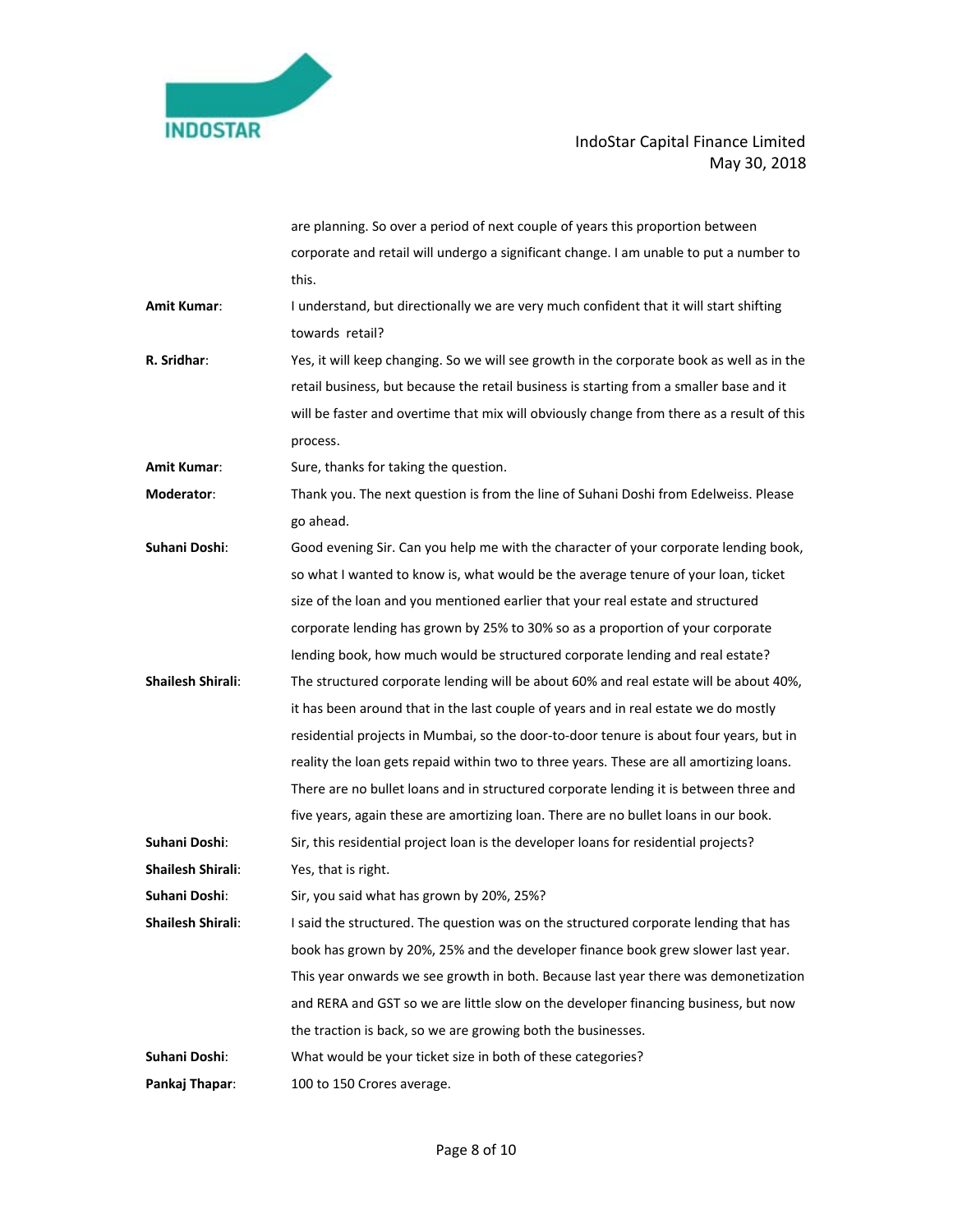

| Suhani Doshi:  | Now with the retail book also going to grow significantly over the next two, three       |
|----------------|------------------------------------------------------------------------------------------|
|                | years, wanted to understand what kind of leverage, is the company comfortable with,      |
|                | I mean historically our leverage has been pretty low, so I wanted to see going ahead     |
|                | what leverage do we see?                                                                 |
| R. Sridhar:    | Leverage is dependent on business as you rightly said, so each business will have        |
|                | different risk weight and different leverage, but what we are trying to do is to         |
|                | consume the capital in the next few years when we do that. The leverage will move to     |
|                | five to six times on an average.                                                         |
| Suhani Doshi:  | Currently, it would be around 3 times I guess and that you are saying 5 to 6 times over  |
|                | the next few years?                                                                      |
| R. Sridhar:    | Yes, because the home loan is very less risk weight, so on an average it will move to    |
|                | five to six times.                                                                       |
| Suhani Doshi:  | That is it from my side. Thank you.                                                      |
| Pankaj Thapar: | Just one supplement to that answer is the fact that all of our Tier 1 capital except a   |
|                | small portion of Tier 2, which arises from our provision for standard assets, which are  |
|                | classified as Tier 2. At this stage we have not used a Tier 2 strategy or off balance    |
|                | sheet or securitization strategy. For these elements, at the appropriate stage, we will  |
|                | roll them out and use in our business.                                                   |
| Moderator:     | Thank you. The next question is from the line of Anirudh Singh from Individual           |
|                | Investor. Please go ahead.                                                               |
| Anirudh Singh: | Thank you for the opportunity. I have a question regarding your NPA. So I see that       |
|                | your NPAs at around 1.3% if you could help with some colour on that segmented wise       |
|                | breakup regarding NPA that would be NPAs for each of the business segment that is        |
|                | my first question and the second question is on the competition, what kind of            |
|                | competition are you facing from some of the competitors like Piramal or Aditya Birla     |
|                | which you can throw some colour on that? That would be helpful.                          |
| R. Sridhar:    | First on the NPA, as you rightly said it is NPL is 1.3%, but most of these NPAs is being |
|                | out of the SME business where we have got self-occupied residential property as a        |
|                | collateral. In the corporate lending business we have only one NPL account, which also   |
|                | we are confident that we will resolve without any loss in that, but in the SME business  |
|                | for us it takes a little bit of time to liquidate the self-occupied residential property |
|                | because as a company we are still to enforce the SARFAESI, so it takes a little bit of a |
|                | time that is why the NPL has moved up, but we are very confident that during the         |